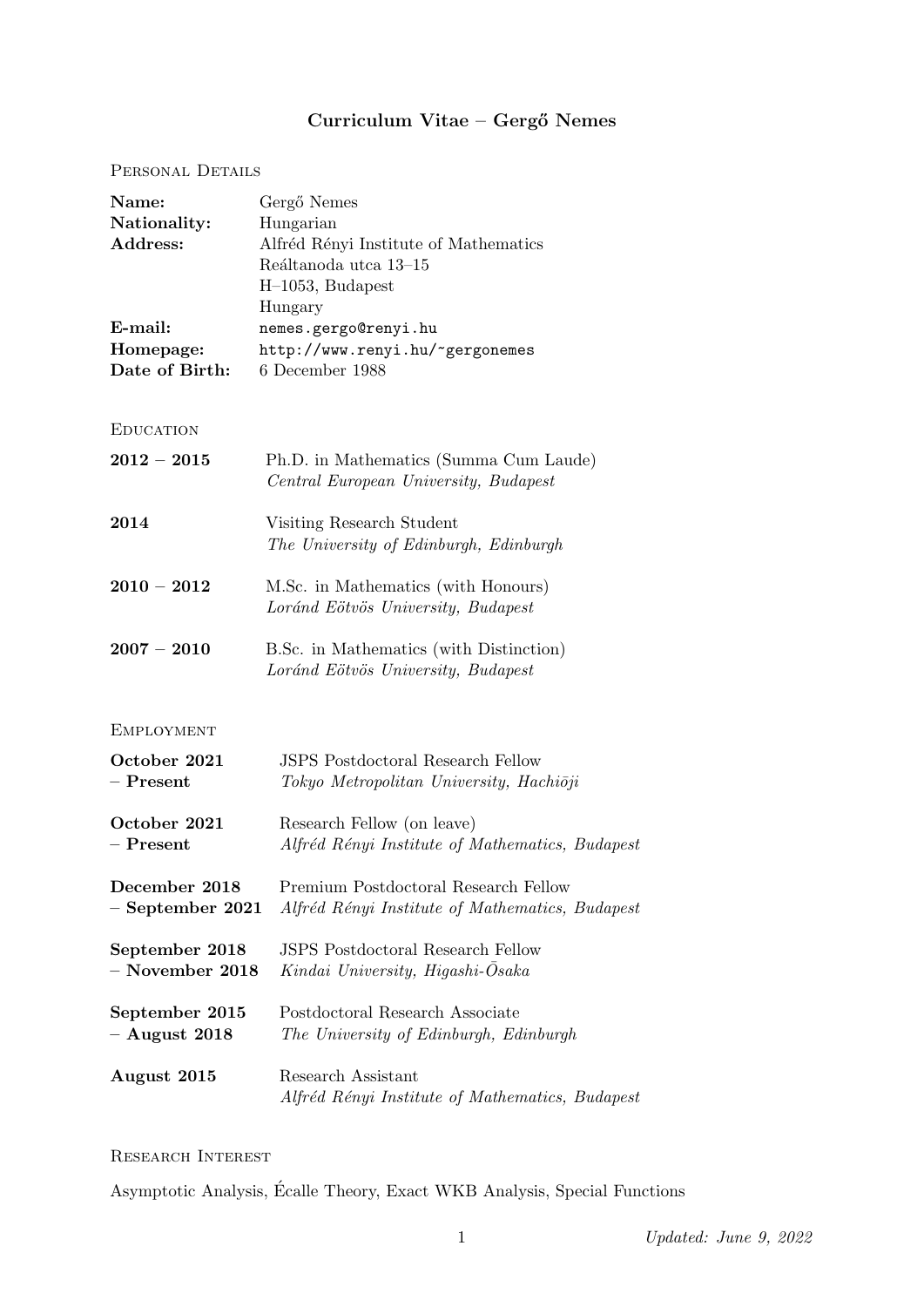INVITED TALKS

| <b>June 2022</b>         | The 16th International Symposium on Orthogonal Polynomials,<br>Special Functions and Applications (online)                                                        |  |
|--------------------------|-------------------------------------------------------------------------------------------------------------------------------------------------------------------|--|
| December 2021            | 2021 Canadian Mathematical Society Winter Meeting (online)                                                                                                        |  |
| April 2021               | Applicable Resurgent Asymptotics: Towards a Universal Theory<br>Isaac Newton Institute for Mathematical Sciences, Cambridge                                       |  |
| November 2019            | Microlocal Analysis and Asymptotic Analysis<br>RIMS, Kyoto University, Kyoto                                                                                      |  |
| August 2019              | First Analysis Mathematica International Conference<br>Alfréd Rényi Institute of Mathematics, Budapest                                                            |  |
| April 2019               | Asymptotic Analysis and Special Functions<br>The University of Edinburgh, Edinburgh                                                                               |  |
| October 2018             | Various Problems of Algebraic Analysis<br>- Microlocal Analysis and Asymptotic Analysis -<br>RIMS, Kyoto University, Kyoto                                        |  |
| <b>June 2017</b>         | International Conference on Special Functions:<br>Theory, Computation, and Applications 2017<br>City University of Hong Kong, Hong Kong                           |  |
| <b>May 2017</b>          | Applied and Computational Complex Analysis<br>International Centre for Mathematical Sciences, Edinburgh                                                           |  |
| <b>June 2015</b>         | The 13th International Symposium on Orthogonal Polynomials,<br>Special Functions and Applications<br>National Institute of Standards and Technology, Gaithersburg |  |
| September 2014           | Asymptotic Analysis Workshop<br>The University of Edinburgh, Edinburgh                                                                                            |  |
| <b>CONTRIBUTED TALKS</b> |                                                                                                                                                                   |  |
| <b>June 2021</b>         | The 8th European Congress of Mathematics<br>Portorož                                                                                                              |  |
| <b>July 2019</b>         | The 15th International Symposium on Orthogonal Polynomials,<br>Special Functions and Applications<br>RISC, Johannes Kepler University, Hagenberg                  |  |
| <b>July 2017</b>         | The 14th International Symposium on Orthogonal Polynomials,<br>Special Functions and Applications<br>University of Kent, Canterbury                               |  |
| April 2016               | British Applied Mathematics Colloquium 2016<br>University of Oxford, Oxford                                                                                       |  |
| December 2014            | International Conference on Applied Mathematics 2014<br>City University of Hong Kong, Hong Kong                                                                   |  |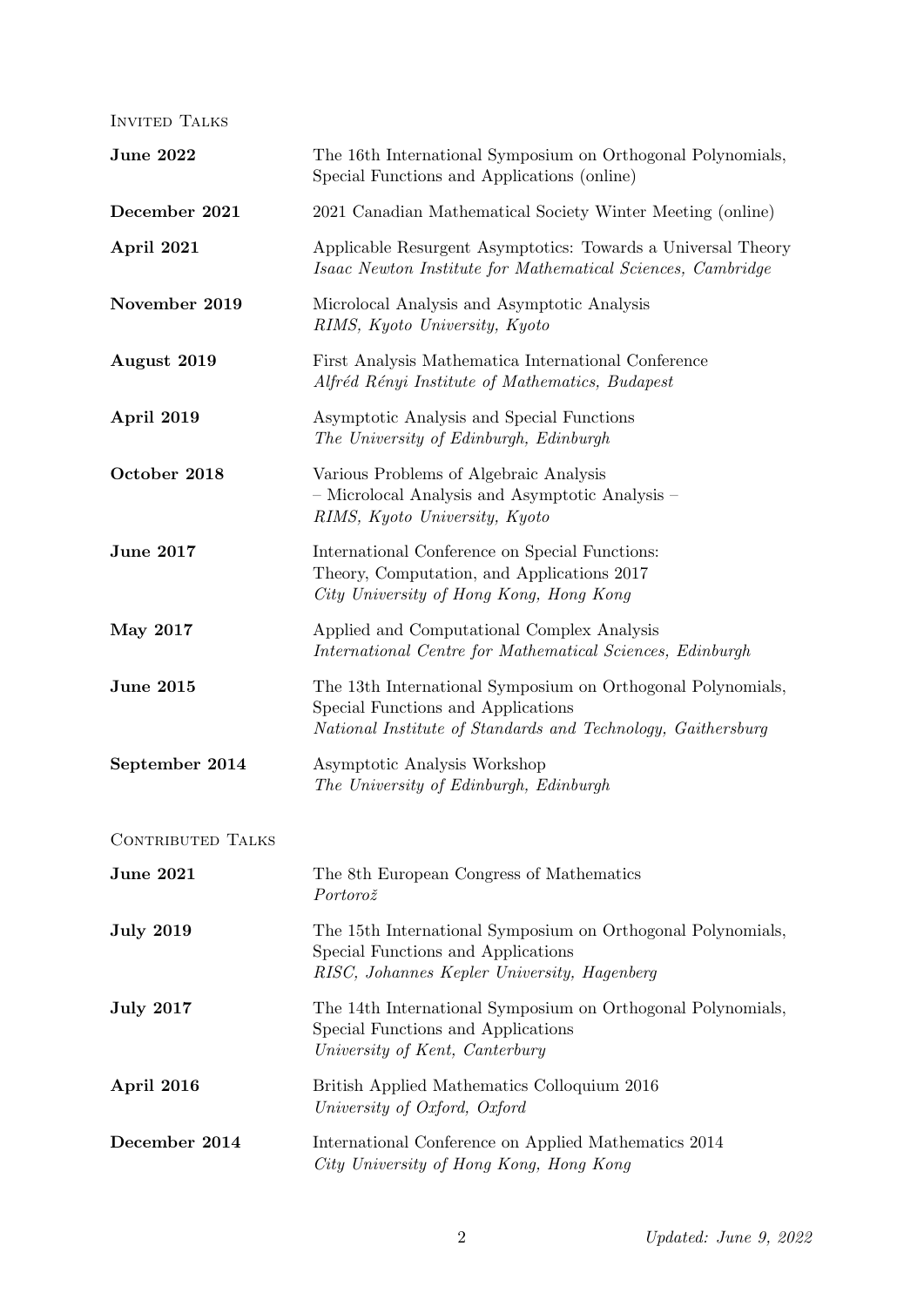#### Awards/Fellowships

| 2022 | Simons Fellowship, The Simons Foundation                                              |
|------|---------------------------------------------------------------------------------------|
| 2021 | Róbert Bárány Prize, Eötvös Loránd Research Network                                   |
| 2020 | JSPS Postdoctoral Fellowship (Standard), Japan Society for the Promotion of Science   |
| 2020 | Junior Prima Prize, Prima Primissima Foundation/Hungarian Development Bank            |
| 2018 | Géza Grünwald Memorial Medal, János Bolyai Mathematical Society                       |
| 2018 | Premium Postdoctoral Fellowship, <i>Hungarian Academy of Sciences</i>                 |
| 2018 | Leverhulme Trust Early Career Fellowship, The Leverhulme Trust (declined)             |
| 2018 | JSPS Postdoctoral Fellowship (Short-term), Japan Society for the Promotion of Science |
| 2016 | Best Dissertation Award, Central European University                                  |
| 2015 | William Gordon Seggie Brown Fellowship, The University of Edinburgh                   |
| 2015 | Conference Participation Support Grant, Hungary Initiatives Foundation                |
| 2015 | Student Travel Award, Society for Industrial and Applied Mathematics                  |
| 2015 | Award for Advanced Doctoral Students, Central European University                     |
| 2014 | Doctoral Research Support Grant, Central European University                          |
| 2013 | Pro Scientia Gold Medal, National Scientific Student Council                          |
| 2012 | Outstanding Student of the Faculty, Lorand Eötvös University                          |
| 2011 | Fellowship of the Hungarian Republic, Republic of Hungary                             |

### Languages

Hungarian (mother tongue), English (fluent), Japanese (beginner)

PROFESSIONAL ACTIVITIES

| Analysis Mathematica                           | Editor                 |
|------------------------------------------------|------------------------|
| Journal of Mathematical Inequalities           | Editor                 |
| NIST Digital Library of Mathematical Functions | Contributing Developer |

## Reviewer Duties

I have been a referee for papers submitted to the following journals:

- Acta Mathematica Hungarica
- Advances in Mathematics
- Analysis and Applications
- Analysis Mathematica
- Applied Mathematics and Computation
- Asymptotic Analysis
- Comptes Rendus Mathematique
- Journal of Approximation Theory
- Journal of Mathematical Analysis and Applications
- Journal of Mathematical Physics
- Journal of Number Theory
- Periodica Mathematica Hungarica
- Proceedings of the American Mathematical Society
- Proceedings of the Royal Society A
- Studies in Applied Mathematics
- The Ramanujan Journal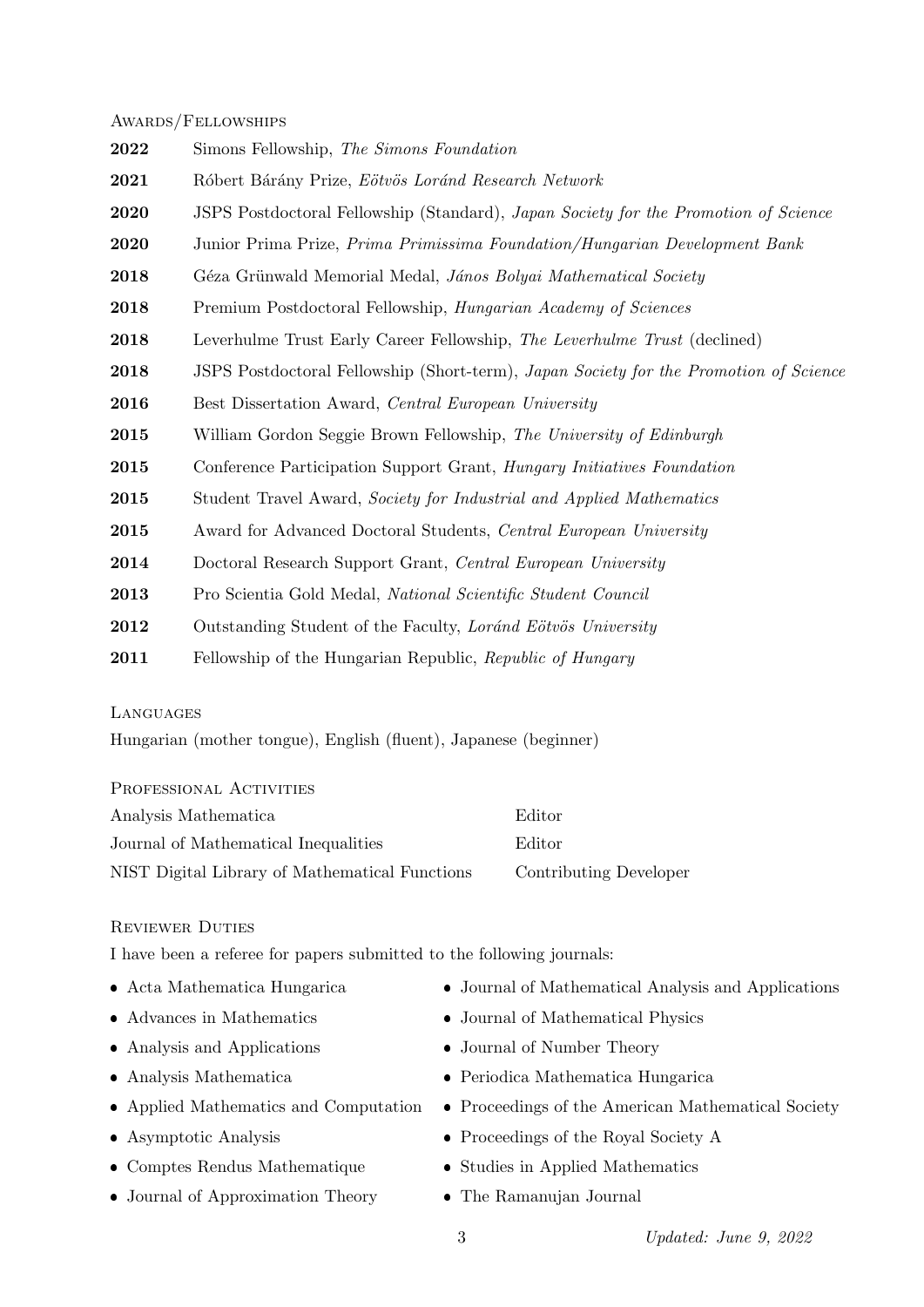COURSES TAUGHT

2018 MATH10069 (Honours Algebra), The University of Edinburgh

2015 MATH08063 (Several Variable Calculus and Differential Equations), The University of Edinburgh

2014 Math 5003 (Introduction to Asymptotic Expansions), Central European Univerity

SUBMITTED MANUSCRIPTS

1. G. Nemes, Dingle's final main rule, Berry's transition, and Howls' conjecture

PUBLICATIONS

- 2. W. Shi, G. Nemes, X.-S. Wang, R. Wong, Error bounds for the asymptotic expansions of the Hermite polynomials, Proceedings of the Royal Society of Edinburgh, Section A: Mathematics, online first
- 3. G. Nemes, Proofs of two conjectures on the real zeros of the cylinder and Airy functions,  $SIAM$  Journal on Mathematical Analysis 53 (2021), no. 4, 4328-4349. MR4295047
- 4. G. Nemes, On the Borel summability of WKB solutions of certain Schrödinger-type differential equations, Journal of Approximation Theory 265 (2021), Article 105562, 30 pp. MR4226390
- 5. A. Baricz, G. Nemes, Asymptotic expansions for the radii of starlikeness of normalised Bessel ´ functions, Journal of Mathematical Analysis and Applications 494 (2021), no. 2, Article 124624, 11 pp. MR4154948
- 6. G. Nemes, An extension of Laplace's method, Constructive Approximation 51 (2020), no. 2, 247–272. MR4076110
- 7. G. Nemes, A. B. Olde Daalhuis, Large-parameter asymptotic expansions for the Legendre and allied functions, SIAM Journal on Mathematical Analysis 52 (2020), no. 1, 437–470. MR4057617
- 8. G. Nemes, A. B. Olde Daalhuis, Asymptotic expansions for the incomplete gamma function in the transition regions, *Mathematics of Computation* 88 (2019), no. 318, 1805–1827. MR3925486
- 9. T. Bennett, C. J. Howls, G. Nemes, A. B. Olde Daalhuis, Globally exact asymptotics for integrals with arbitrary order saddles, *SIAM Journal on Mathematical Analysis* 50 (2018), no. 2, 2144–2177. MR3787779
- 10. G. Nemes, Error bounds for the large-argument asymptotic expansions of the Lommel and allied functions, Studies in Applied Mathematics 140 (2018), no. 4, 508–541. MR3798335
- 11. G. Nemes, Error bounds for the asymptotic expansion of the Hurwitz zeta function, Proceedings of the Royal Society A: Mathematical, Physical and Engineering Sciences  $473$  (2017), no. 2203, Article 20170363, 16 pp. MR3685478
- 12. G. Nemes, Error bounds for the large-argument asymptotic expansions of the Hankel and Bessel functions, Acta Applicandae Mathematicae 150 (2017), no. 1, 141–177. MR3668093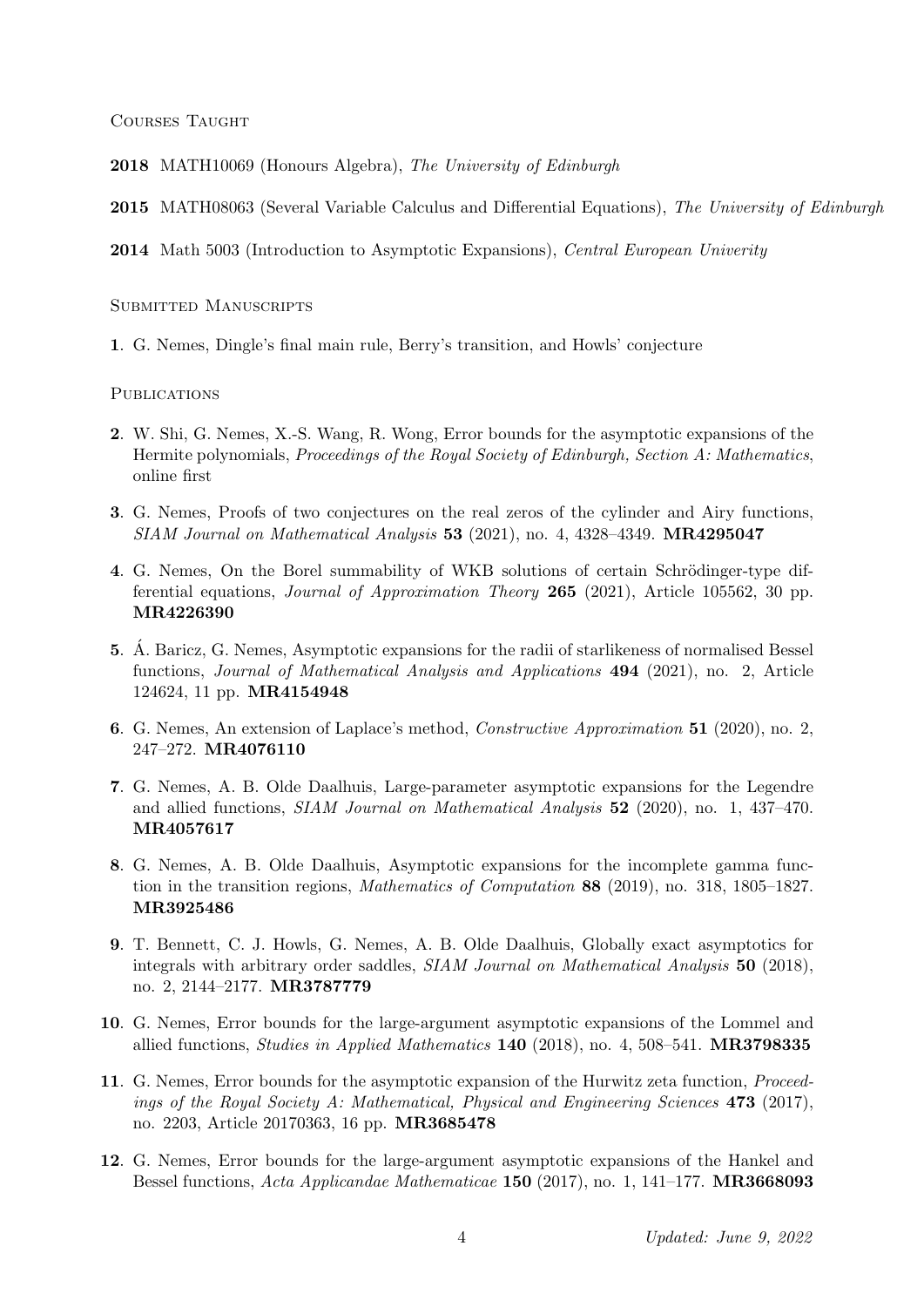- 13. G. Nemes, A. B. Olde Daalhuis, Uniform asymptotic expansion for the incomplete beta function, Symmetry, Integrability and Geometry: Methods and Applications 12 (2016), Article 101, 5 pp. MR3564460
- 14. G. Nemes, The resurgence properties of the incomplete gamma function I, Analysis and Applications 14 (2016), no. 5, 631–677. MR3530271
- 15. G. Nemes, The resurgence properties of the Hankel and Bessel functions of nearly equal order and argument, Mathematische Annalen 363 (2015), no. 3, 1207–1263. MR3412357
- **16.** G. Nemes, The resurgence properties of the incomplete gamma function II, *Studies in Applied* Mathematics 135 (2015), no. 1, 86-116. MR3366821
- 17. G. Nemes, Error bounds and exponential improvements for the asymptotic expansions of the gamma function and its reciprocal, Proceedings of the Royal Society of Edinburgh: Section A Mathematics 145 (2015), no. 3, 571-596. MR3371568
- 18. G. Nemes, On the large argument asymptotics of the Lommel function via Stieltjes transforms, Asymptotic Analysis 91 (2015), no. 3–4, 265–281. MR3313459
- 19. G. Nemes, Error bounds and exponential improvement for the asymptotic expansion of the Barnes G-function, Proceedings of the Royal Society A: Mathematical, Physical and Engineering Sciences 470 (2014), no. 2172, 14 pp. MR3283510
- 20. G. Nemes, The resurgence properties of the large order asymptotics of the Anger–Weber function II, Journal of Classical Analysis  $4$  (2014), no. 2, 121–147. MR3324455
- 21. G. Nemes, The resurgence properties of the large order asymptotics of the Anger–Weber function I, Journal of Classical Analysis  $4$  (2014), no. 1, 1–39. MR3321137
- 22. G. Nemes, The resurgence properties of the large-order asymptotics of the Hankel and Bessel functions, Analysis and Applications  $12$  (2014), no. 4, 403–462. MR3218920
- 23. G. Nemes, An explicit formula for the coefficients in Laplace's method, Constructive Approximation **38** (2013), no. 3, 471–487. **MR3122279**
- 24. G. Nemes, Generalization of Binet's Gamma function formulas, Integral Transforms and Special Functions 24 (2013), no. 8, 597–606. MR3171976
- 25. G. Nemes, Error bounds and exponential improvement for Hermite's asymptotic expansion for the Gamma function, Applicable Analysis and Discrete Mathematics 7 (2013), no. 1, 161–179. MR3086174
- 26. G. Nemes, A solution to an open problem on Mathieu series posed by Hoorfar and Qi, Acta Mathematica Vietnamica 37 (2012), no. 3, 301–310. MR3027223
- 27. G. Nemes, A remark on some accurate estimates of  $\pi$ , Journal of Mathematical Inequalities 6 (2012), no. 4, 517–521. MR3051909
- 28. G. Nemes, Approximations for the higher order coefficients in an asymptotic expansion for the Gamma function, Journal of Mathematical Analysis and Applications 396 (2012), no. 1, 417–424. MR2956975
- 29. G. Nemes, Proofs of two conjectures on the Landau constants, Journal of Mathematical Analysis and Applications 388 (2012), no. 2, 838–844. MR2869791